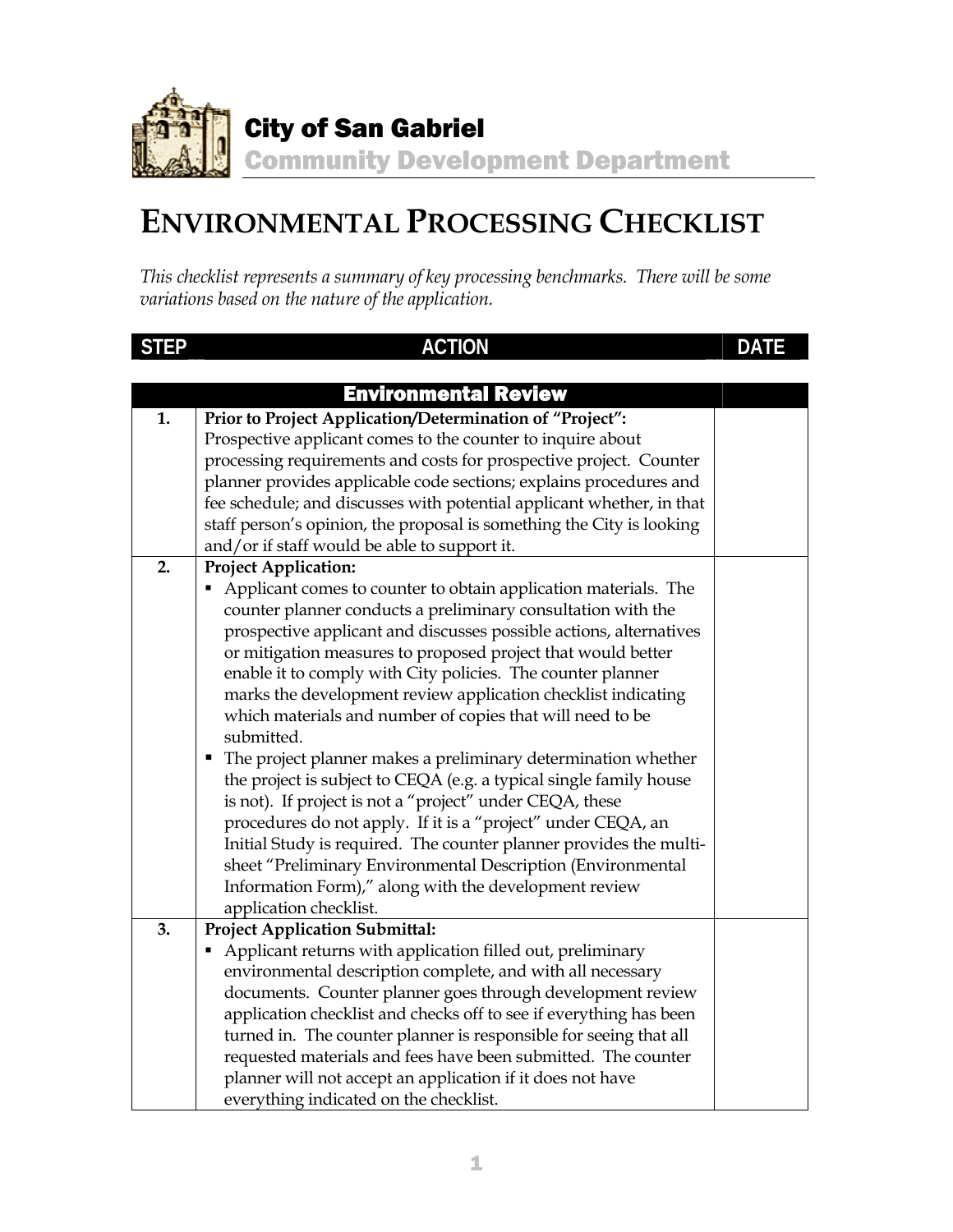|    | If complete, counter planner processes the application and fees.<br>٠     |  |  |  |
|----|---------------------------------------------------------------------------|--|--|--|
|    | The application is made into a file, logged in the computer log,          |  |  |  |
|    | and a project planner is assigned to the case. The project planner        |  |  |  |
|    | decides to whom to route the plans to, and routes to the                  |  |  |  |
|    | appropriate department for comments.                                      |  |  |  |
| 4. | Project Application Review - Complete/Incomplete Letter:                  |  |  |  |
|    | The project planner reviews the project application and receives          |  |  |  |
|    | and reviews comments regarding the project from other city                |  |  |  |
|    | departments. The project planner determines if the submitted              |  |  |  |
|    | materials are adequate and if the application is complete.                |  |  |  |
|    | If it is complete, the project planner sends a complete letter to<br>٠    |  |  |  |
|    | applicant. The complete letter should indicate the preliminary            |  |  |  |
|    | CEQA determination for the project (e.g., Categorical Exemption,          |  |  |  |
|    | Negative Declaration, or EIR).                                            |  |  |  |
|    | If the application is not complete, the project planner sends a<br>٠      |  |  |  |
|    | letter describing the materials and required items needed to              |  |  |  |
|    | make the application complete.                                            |  |  |  |
|    | The complete letter or incomplete letter must be sent to the<br>п         |  |  |  |
|    | applicant within 30 days of receipt of the application submittal,         |  |  |  |
|    | or the project application is automatically deemed complete.              |  |  |  |
|    | If the project is determined to be "exempt" under CEQA, proceed<br>Г      |  |  |  |
|    | to Step 5. If not exempt, proceed to Step 6.                              |  |  |  |
| 5. | Notice of Exemption: If a project is "exempt" under CEQA, staff           |  |  |  |
|    | shall note the exemption and the applicable CEQA category on the          |  |  |  |
|    | project application processing checklist. Staff may also decide to file   |  |  |  |
|    | a Notice of Exemption with the County. Filing of a Notice of              |  |  |  |
|    | Exemption is mandatory for a housing project declared exempt              |  |  |  |
|    | under CEQA. Filing the Notice of Exemption triggers a 35-day              |  |  |  |
|    | statute of limitations on legal challenges to the City's determination    |  |  |  |
|    | that the project is exempt. If the notice is not filed, a 180-day statute |  |  |  |
|    | of limitations applies. The project planner shall request a check for     |  |  |  |
|    | \$50 from the applicant payable to the County of Los Angeles for the      |  |  |  |
|    | payment of noticing fees. The notice shall be mailed to the County        |  |  |  |
|    | as described in Step #8 below.                                            |  |  |  |
| 6. | <b>Initial Study</b>                                                      |  |  |  |
|    | The project planner prepares an Initial Study for the project. If<br>a)   |  |  |  |
|    | the initial study does not identify any significant impacts; or if        |  |  |  |
|    | the Initial Study identifies significant impacts, but mitigation          |  |  |  |
|    | measures have been included in the project for all identified             |  |  |  |
|    | impacts, enabling the Initial study to conclude that there is not         |  |  |  |
|    | significant environmental impacts associated with                         |  |  |  |
|    | implementation of the project; the project planner shall prepare          |  |  |  |
|    | a Negative Declaration for the project.                                   |  |  |  |
|    | If the Initial Study identifies significant impacts and sufficient<br>b)  |  |  |  |
|    | mitigation measures have not been included in the project to              |  |  |  |
|    | offset these impacts, the project planner will work with the              |  |  |  |
|    | applicant to draft mitigation measures and include them as                |  |  |  |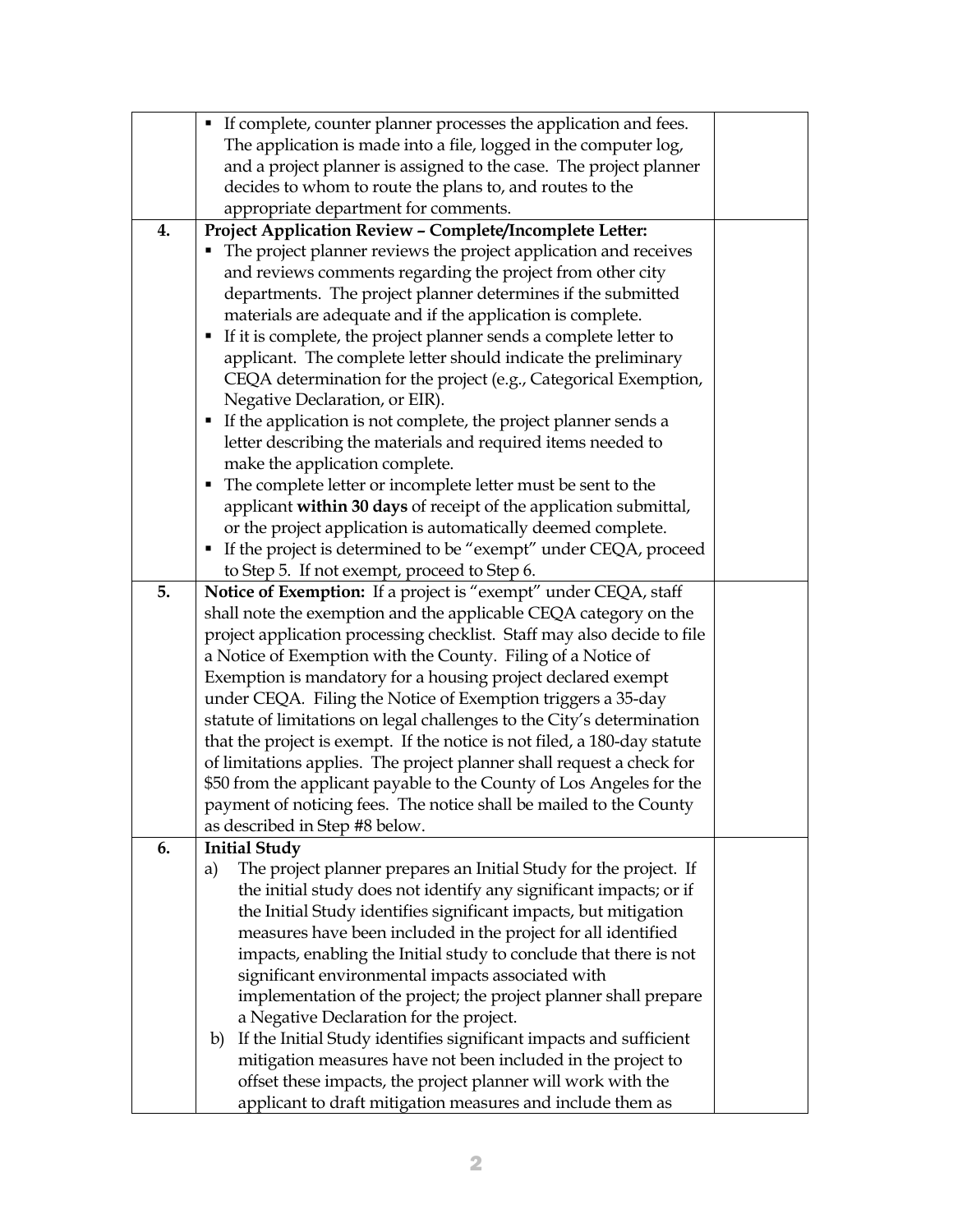|    | part of the project. Project approval will be contingent on the          |  |
|----|--------------------------------------------------------------------------|--|
|    | application accepting and adhering to the mitigation measures            |  |
|    | imposed on the project. Under these circumstances, a                     |  |
|    | Mitigated Negative Declaration is the appropriate                        |  |
|    | environmental documentation.                                             |  |
| 7. | Negative Declaration/Mitigated Negative Declaration: With                |  |
|    | private projects involving the issuance of a lease, permit, license,     |  |
|    | certificate, or other entitlement for use by one or more public          |  |
|    |                                                                          |  |
|    | agencies, the Negative Declaration must be completed and                 |  |
|    | approved within 180 days from the date the application is deemed         |  |
|    | complete.                                                                |  |
| 8. | Notice of Intent to Adopt a Negative Declaration/Mitigated               |  |
|    | <b>Negative Declaration</b>                                              |  |
|    | Approximately 35 days prior to approving the project and the<br>a)       |  |
|    | project Negative Declaration/Mitigated Negative Declaration,             |  |
|    | the project planner shall mail two originals (both on wet                |  |
|    | signature) of the notice of the intent (Notice of Preparation) to        |  |
|    | adopt a Negative Declaration/Mitigated Negative Declaration              |  |
|    | along with one copy, a signed original copy of the project Initial       |  |
|    | Study, the required check submitted by the applicant, a self-            |  |
|    | addressed return envelope, and a memorandum of transmittal               |  |
|    | to the County Clerk/Registrar Recorder's Office. The notice              |  |
|    | shall include the scheduled public hearing date for the project.         |  |
|    | This notice package must be received and recorded by the                 |  |
|    | County Clerk/Registrar Recorder no less than 20 days prior to            |  |
|    | project approval.                                                        |  |
|    | The mailing address for the Los Angeles County Clerk/Registrar           |  |
|    | Recorder's Office is:                                                    |  |
|    | Los Angeles County Clerk/Registrar Recorder's Office                     |  |
|    | Environmental Filings                                                    |  |
|    | 12400 East Imperial Highway, Room 1101                                   |  |
|    | Norwalk, CA 90650                                                        |  |
|    | At least 25 days prior to acting on the project, a public notice<br>b)   |  |
|    | describing the proposed project and scheduled hearing date,              |  |
|    | shall be faxed to the Pasadena Star News for publication at              |  |
|    |                                                                          |  |
|    | least 20 days prior to project approval. The notice should be faxed      |  |
|    | to: Mary Cristal                                                         |  |
|    | Fax: (626) 856-2750                                                      |  |
|    | Phone: (626) 962-8811, ext. 2270                                         |  |
|    | At least 20 days prior to acting on the project, additional notice<br>C) |  |
|    | shall be sent to all responsible agencies with interest in the           |  |
|    | project and to any agency or individual that requested a notice.         |  |
|    | In addition, the public shall be notified by the following               |  |
|    | methods: direct mailing to the owners within a 300' radius of            |  |
|    | the project site, posting on and off the project site.                   |  |
| 9. | Public Hearing to Adopt a Negative Declaration: Prior to                 |  |
|    | approving the project, the decision making body shall consider the       |  |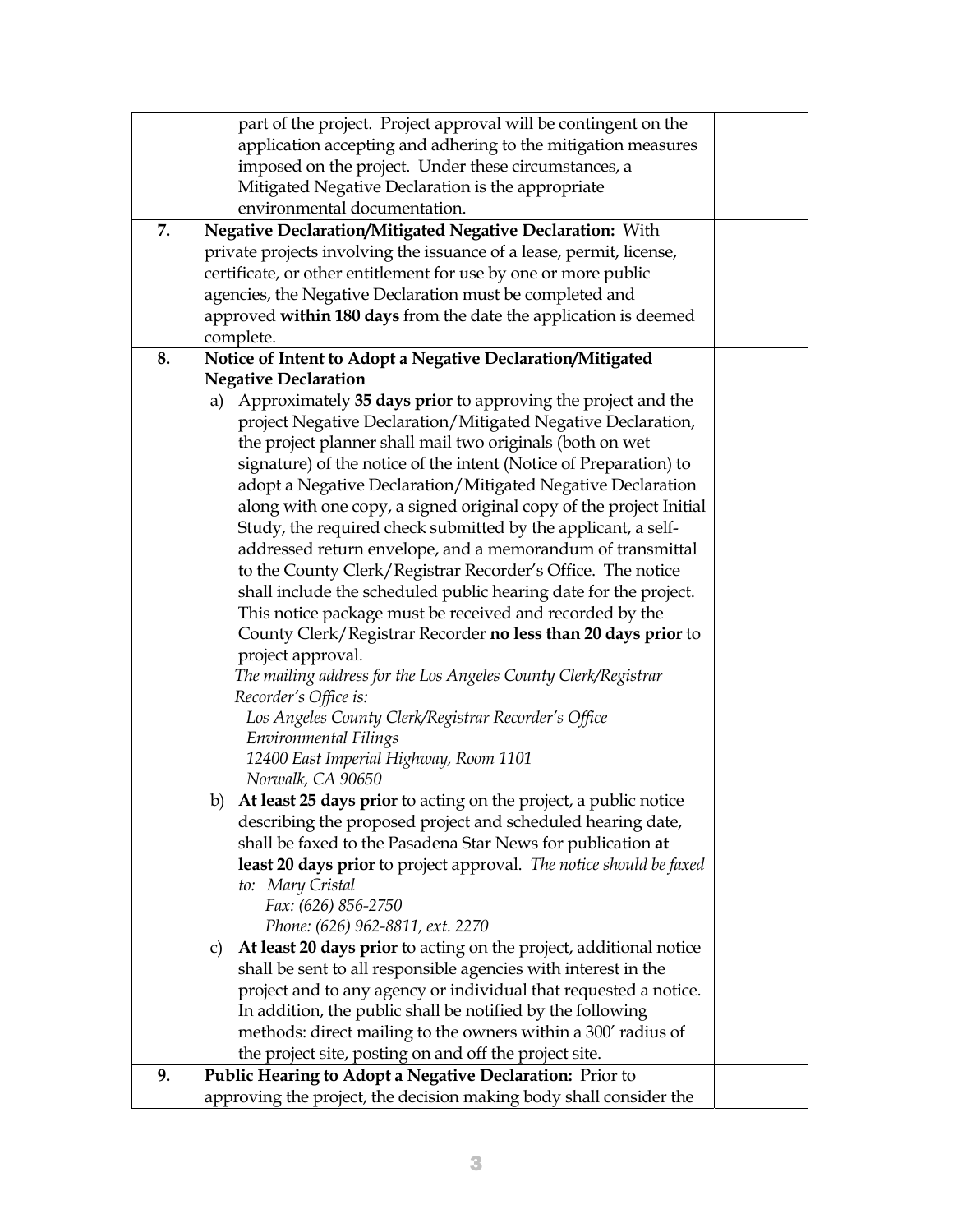|     | proposed Negative Declaration/Mitigated Negative Declaration at            |  |  |  |  |
|-----|----------------------------------------------------------------------------|--|--|--|--|
|     | a public hearing; and at the conclusion of hearings, shall sustain the     |  |  |  |  |
|     | Negative Declaration/Mitigated Negative Declaration as proposed,           |  |  |  |  |
|     | or modification, or shall require the preparation of an EIR.               |  |  |  |  |
| 10. | Notice of Determination: Within 5 working days following                   |  |  |  |  |
|     | project approval, the project planner shall mail a Notice of               |  |  |  |  |
|     | Determination (along with a \$50 check) to be posted with the              |  |  |  |  |
|     | County. This posting starts a 30-day statute of limitations on court       |  |  |  |  |
|     | challenges to CEQA approvals. Failing to file the Notice of                |  |  |  |  |
|     | Determination within the required time period extends the statute          |  |  |  |  |
|     | of limitations to 180 days.                                                |  |  |  |  |
| 11. | De Minimus:                                                                |  |  |  |  |
|     | Concurrent with the Notice of Determination, Department of<br>a)           |  |  |  |  |
|     | Fish and Game filings and fees shall be posted with the                    |  |  |  |  |
|     | County. If the project is exempt, no fees or filings are required.         |  |  |  |  |
|     | If the project is a "project" under CEQA but will not impact fish          |  |  |  |  |
|     | and wildlife, no fees are required, but a certificate of fee               |  |  |  |  |
|     | exemption and de minimus impact finding must be posted                     |  |  |  |  |
|     | with the County (see Appendix K).                                          |  |  |  |  |
|     | If a certificate of fee exemption and de minimus impact finding<br>b)      |  |  |  |  |
|     | is required, the project planner shall request a check for \$25            |  |  |  |  |
|     | from the applicant payable to the County of Los Angeles for                |  |  |  |  |
|     | the payment of De Minimus fees.                                            |  |  |  |  |
|     | If the project required a Negative Declaration/Mitigated<br>c)             |  |  |  |  |
|     | Negative Declaration and would impact fish and wildlife, a                 |  |  |  |  |
|     | check for \$1,800 must be filed with the County as established             |  |  |  |  |
|     | by Fish and Game. Fee for posting with the County is \$50. The             |  |  |  |  |
|     | \$1,800 check must be requested 14 days prior to filing a Notice           |  |  |  |  |
|     | of Determination with the County, and will typically require               |  |  |  |  |
|     | the project planner to request the check prior to project                  |  |  |  |  |
|     | approval.                                                                  |  |  |  |  |
| 12. | EIR                                                                        |  |  |  |  |
|     | a) If a significant impact is identified that has not been, or cannot      |  |  |  |  |
|     | be adequately mitigated, the Initial Study shall conclude that             |  |  |  |  |
|     | the project has significant environmental effects and that an              |  |  |  |  |
|     | EIR is required. After determining that an EIR is required, the            |  |  |  |  |
|     | City shall prepare and distribute a Notice of Preparation (NOP)            |  |  |  |  |
|     | of an EIR. The period for agencies to respond to the NOP is                |  |  |  |  |
|     | typically 30 days.                                                         |  |  |  |  |
|     | The EIR is typically prepared by a consultant retained by City<br>b)       |  |  |  |  |
|     | staff. A screen check draft EIR shall be prepared for staff                |  |  |  |  |
|     | review and comment.                                                        |  |  |  |  |
|     | As soon as the draft EIR is completed and ready for public<br>$\mathbf{C}$ |  |  |  |  |
|     | circulation, the project planner shall file a Notice of Completion         |  |  |  |  |
|     | with the Governor's Office of Planning and Research (OPR) in               |  |  |  |  |
|     | a printed hard copy and in electronic form on a diskette. The              |  |  |  |  |
|     | mailing address for the Governor's Office of Planning and Research         |  |  |  |  |